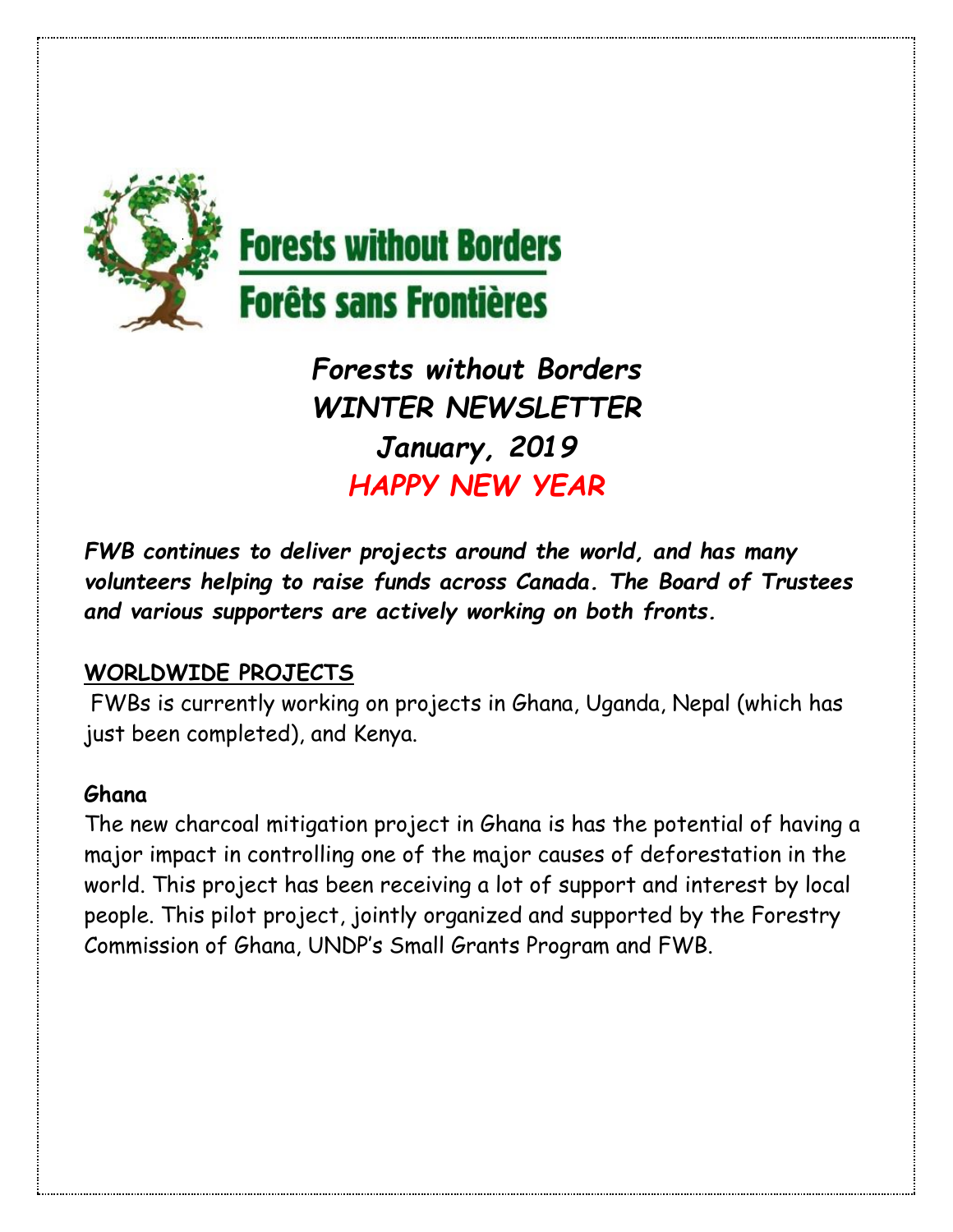

Villagers and reps from the Forestry Commission and the UNDP, helping to establish the wood fuel plantation.

Charcoal is traditionally produced opportunistically by cutting trees growing and converting the wood to charcoal in pit and mound kilns. Both these practices are major causes of deforestation in the world. The trees are harvested faster than they can grow back and the traditional kilns are prone to causing fires that burn across the landscape killing even more of the natural vegetation and damaging village farms.



Fires caused by traditional charcoal production such as this one in central Ghana is a major reason for deforestation in many parts of the world.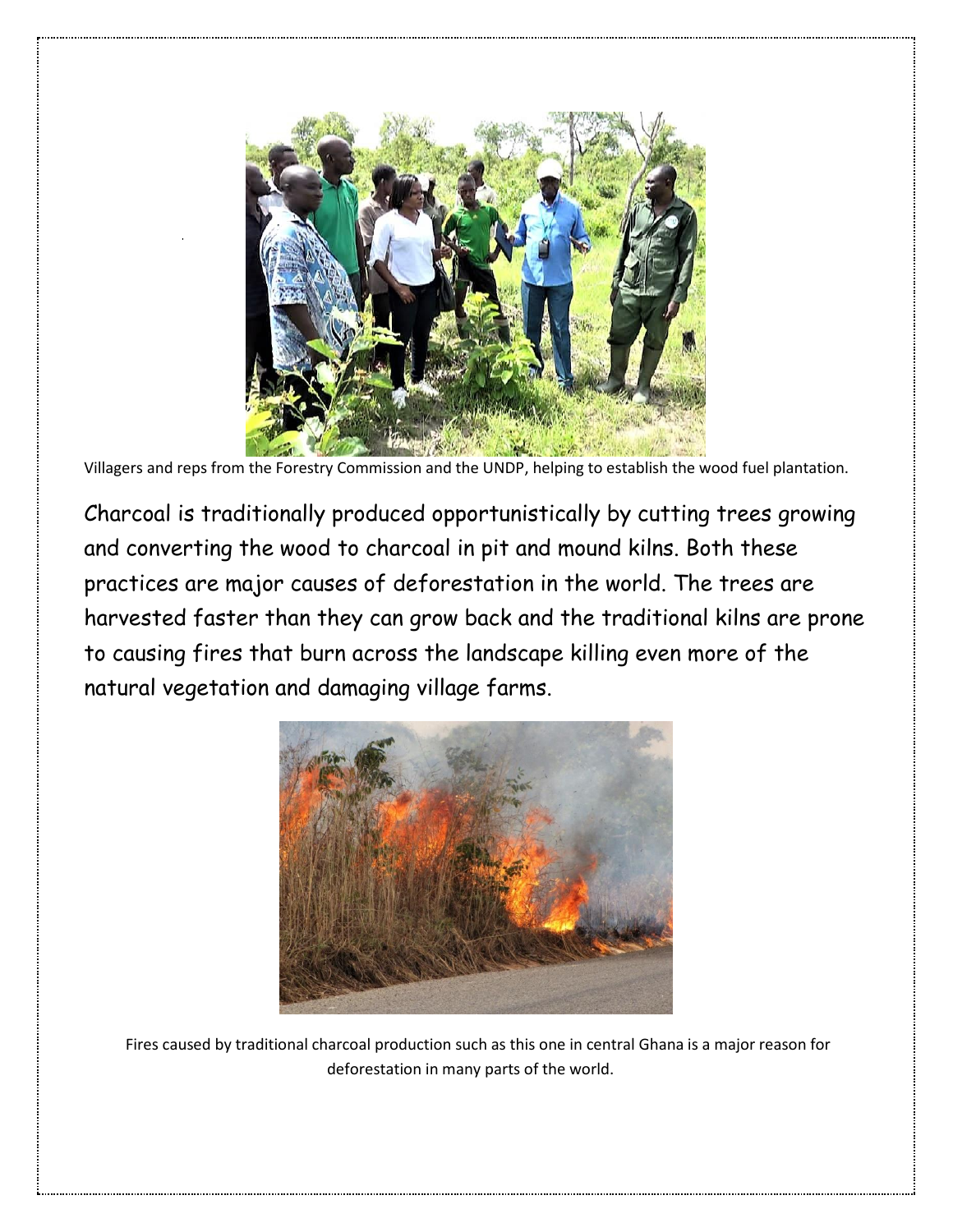FwB is developing a charcoal production solution that is financially viable and managed by local people. If successful and replicated this project can help stop forest degradation and deforestation, serve as a revenue source for villagers, help recharge fresh water aquifers and improve the quality of life of people especially women and children.

Villagers have been organized to establish wood fuel plantations on land not suitable for agriculture. The logs are transported to a steel kiln to be converted to charcoal. The villagers are required to contribute about 10% of their charcoal revenue to a fund that is used to maintain the project.



Steel kiln provided to the village. It converts more of the wood to charcoal and does not result in setting fire to the landscape.

At the end of 2018 FwB Trustees approved expanding the project to a women's group and another village. Every year the project will be evaluated and funding in the future will depend on progress of the work planned and funds raised. Would you be willing to help support this work? You can help organize a fund raising activity or donate directly.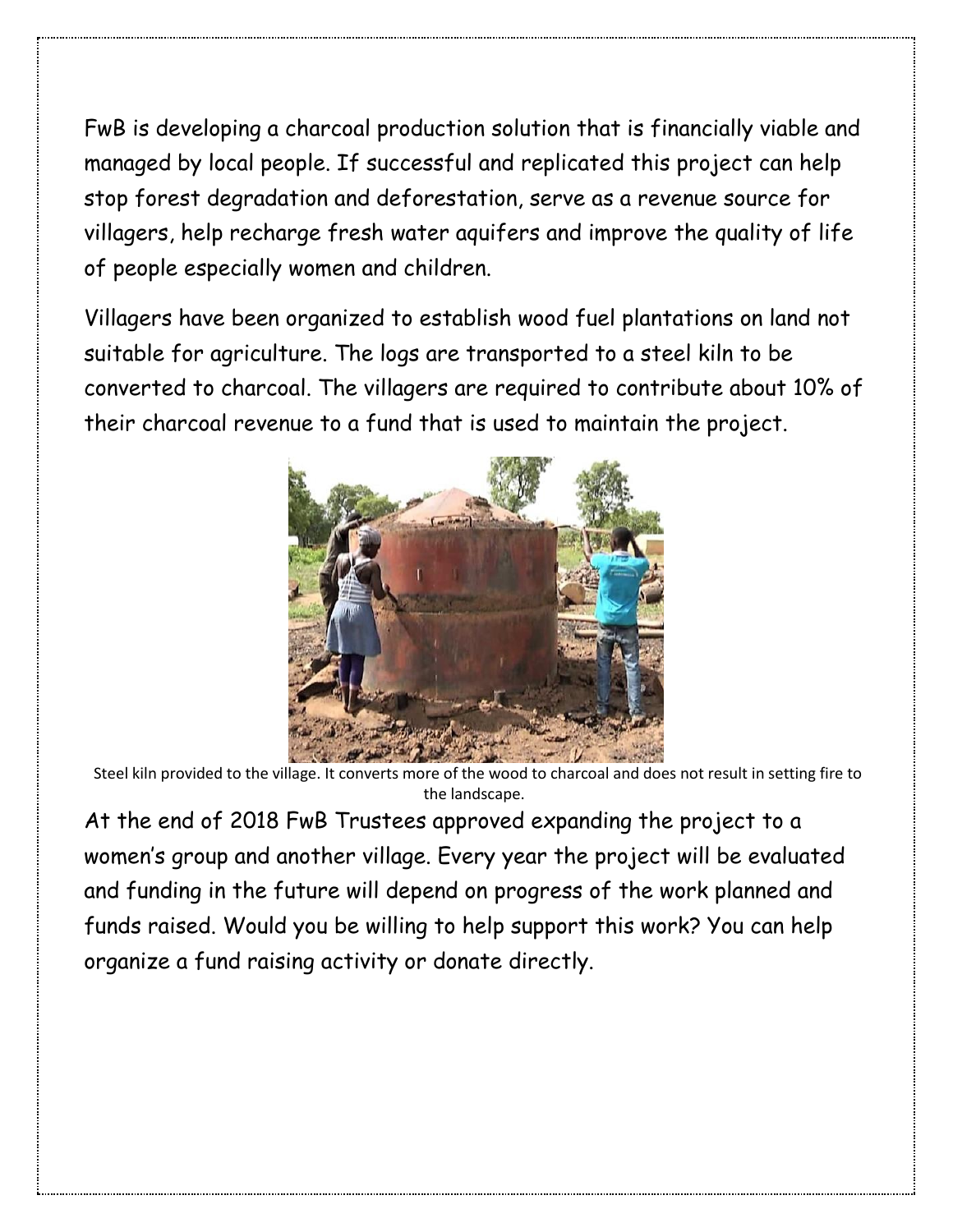#### **Kenya**

The Alberta Caucus adopted a project in Kenya, working to develop a well to irrigate a school tree nursery.

#### **Uganda**

Work continues on the new tree planting project at the National Farmers Training Center in Uganda tied into the Rotary District there. Rotary has set a goal of planting 5 million trees in the next 5 years in Tanzania and Uganda. Tree planting is increasing around the world, as one strategy to deal with protecting ecological services that all people depend on.



FwB is working with a Rotary Club in Uganda to help them plant trees. Rotarians around the world have a major initiative to help plant trees.

The fruit trees are growing well (oranges & mangos). They are talking about developing a fruit processing plant to create sustainable employment. They also plan to plant some eucalyptus seedlings as they are much in demand.

## **Tanzania**

A proposed new project is developing in Karatu, Tanzania (near Arusha and the Serengeti National Park). It is a tree planting project that involves six elementary schools, the local town lands and local farmers. The local Rotary club in Arusha is working on a global grant application to fund this project. A local high school teacher in the town is working on a FWBs application to also plant trees. There are several tree nurseries in the town to support this project.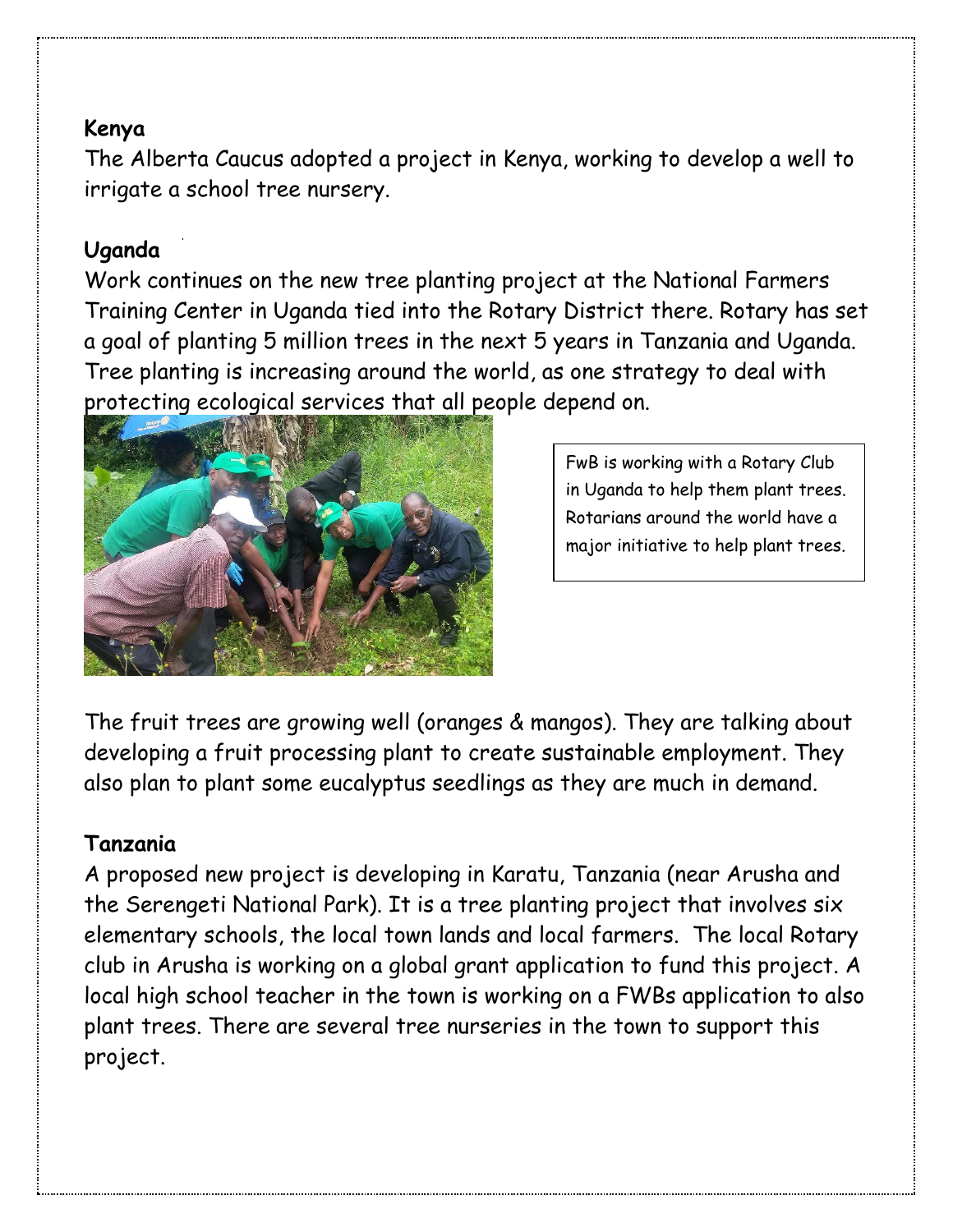FWBs is evaluating its priorities. Instead of searching for new, small projects, it may be time to expand projects that have the potential for major impact.

Details of our FWBs projects can be seen on our website and on Facebook, Twitter, and Instagram

#### **FUND** *RAISING* **COMMITTEE**

This has been a good year for FWBs fund raising efforts. We raised approximately \$ 31 000. We appreciate all of the efforts that many volunteers made toward raising this money. The projects vary from Christmas tree sales, tree planting projects, film festivals and silent auctions.



Various tree planting projects to raise funds for FWB have been held across Canada. In this photo, Lake of the Woods CIF Section members and friends spent a day planting trees for FwB

## *SOCIAL MEDIA*

FWBs has connections to Twitter, Instagram, Facebook and our own website (fwb-fsf.org). Please look us up

## **FWBs Trustees**

We have a stable board of trustees, and thanks to them for their hard work. Rod Hilyard Newfoundland Bruce Pendrel New Brunswick Fred Pinto **Changeler** Contario - founder and chair Lara Griffiths Ontario Breanne Neufeld Ontario